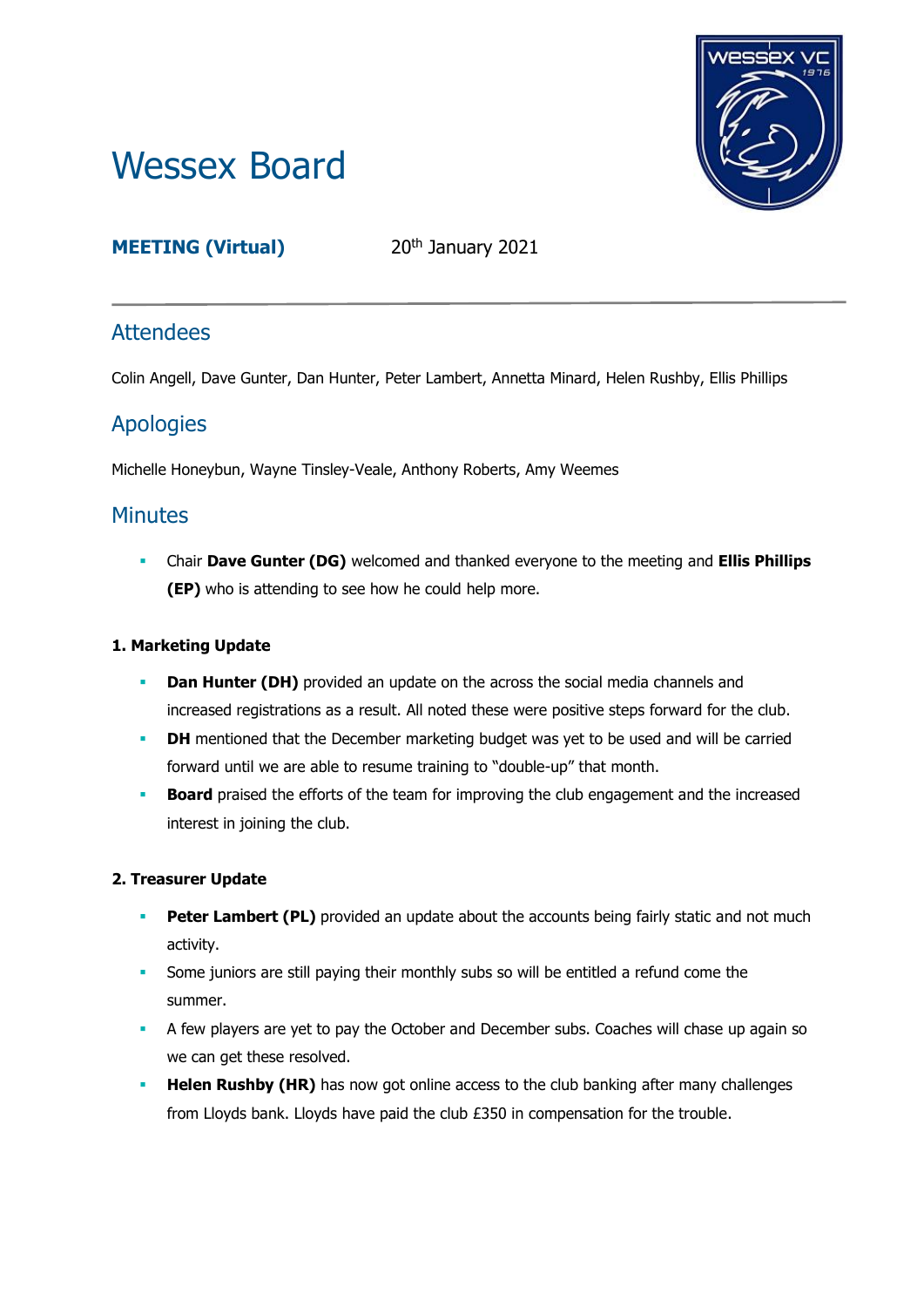#### **3. Development Plan**

- **Annetta Minard (AM)** shared an update with DiSE through LeAF. We are still waiting for further information from Volleyball England and LeAF to understand how the education/training relationship will work.
- **DH** highlighted concerns how club players on DiSE vs non-club members on DiSE would receive their coaching provision and allocation of the DiSE funds.
- **Agreed to continue in the short term until numbers potentially pick up. AM will continue discussions with LeAF.**
- **DH** suggested AM join the coaches meeting to understand how we can reorganise the club to allow for growth in the younger (U14) age groups and feed this back into the development plan.
- **Colin Angell (CA)** mentioned we should improve marketing of the DiSE programme and making members aware of the benefits such as the 65 UCAS points.

## **4. Training Schedule Review**

- **DH** highlighted a concern with the board that we have ha a large increase in the U14 and below age groups. We could easily be oversubscribed and due to the lack of flexibility in the existing schedule we potentially would have to turn players away.
- Club coaches are meeting in February to look at ways to adjust the schedule to give opportunities for growth in the years to come.

## **5. Sponsor Booklet / Packages**

- **DH** wanted to finalise the sponsorship booklet so the club to begin to circulate this within the club membership so that motivated members could begin to approach local companies.
- **DH** shared the latest version of the brochure and budget
- **Board** raised concerns whether now was the right time to approach companies given the ongoing pandemic impact so many
- **All agreed that we should ensure the booklet is prepared so we are ready to go but would** wait to send it out.
- **Board agreed to take a final review to finalise the booklet by 7 th February 2021**

## **6. Budgeting for paid roles**

- **DH** raised the issue with volunteer coaches and the long term success of the club. Adding some budget for coaching could attract new coaches that would otherwise have to work elsewhere or could fund a senior player for a season and keep them playing in an expensive Super League.
- **Board were all in agreement the club needs to make the steps forward to budgeting for coaching delivery within the club.**